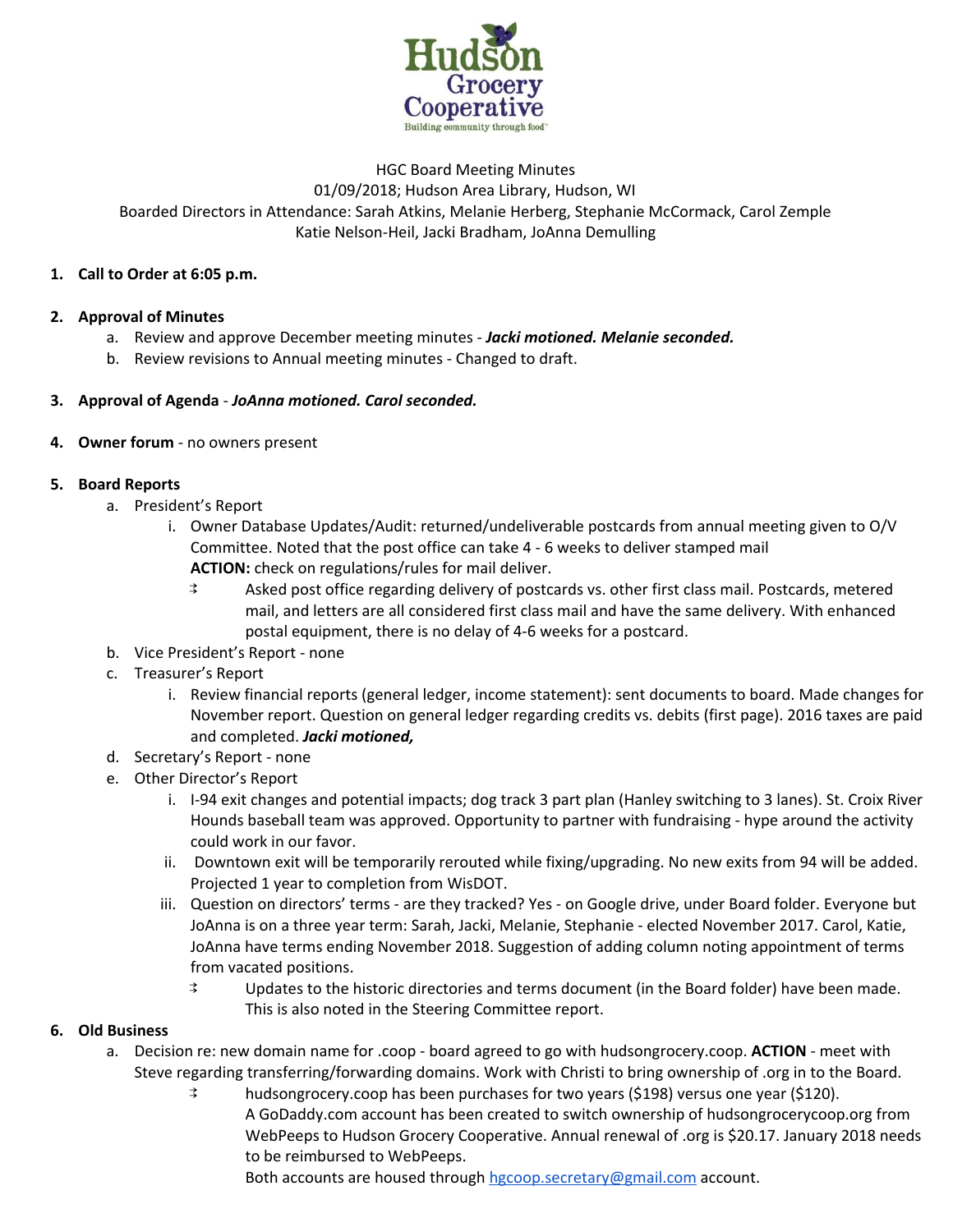- b. Review project plan & action items:
	- Action Items
		- i.  $\#1$  &  $\#18$  are related. Leave  $\#1$  holding it open as we have to have one, we file as 0.
		- ii. #20: JoAnna signed and gave to Sarah
		- iii. email in progress. JoAnna working with Michelle to transfer account and set up Jacki's account.
	- iv. Phone tied to Google. Number and voicemail are free. Also receives a transcripted voicemail via email. Project Plan:
		- i. talking on Saturday, January 13 with Leslie regarding Sources & Uses, Finance Committee (high priority need talk about in Steering).
		- ii. Jill Burchill had indicated we should reach out when ready for Finance Committee (Sarah).

# **7. Committee Reports**

- *- In addition to general committee updates, the committee chairs should come prepared to report on their* progress towards goals, as well as their forecast versus actuals. (For example, how much did you plan to *spend and how much of that have you spent?)*
- a. Ownership & Volunteer
	- i. Updates
		- 1. Melanie to send out Hudson Hot Air Affair call for volunteers.
		- 2. Auditing database: matching up database with papers starting at the point that Don & Marty left off after first audit.
			- a. Jacki updates The Beet list
			- b. Discussed volunteers auditing owner information. Consider asking Don & Marty to work on the audit again
			- c. Discussed capability of ACT! to address owners who request anonymity.
				- **i. ACTION:** Katie to forward to Sarah names of those who have requested anonymity
			- d. When email are returned undeliverable after a few times, Sarah records the occurrence and removes the email.
		- 3. Discussed distribution of presentation to community easiest way to send out is as a Beet article, and sharing on social media. Put on the Drive. Educated owners that the resources are available upon request. Original intent when requesting presentation was making it accessible for small, intimate groups.
			- a. Mom's on the Run scheduled for March
			- b. The Board and committees should identify these groups

## ii. Approve new owners - *Sarah motioned. Melanie seconded.*

- 1. 529: Kate & Ethan Schiller
- 2. 530: Jill & Mark McNamee
- b. Marketing & Communications
	- i. Updates
		- 1. Meeting with Steve Fox on Jan. 10th regarding domain.
		- 2. Winter Market: Feb. 17th at EP Rock, 10 am 2 pm
			- a. Flyers/Demos Katie send email to Nick
			- b. Discussed vendor list.
			- c. Entrance fee? No consider instituting for 2019.
		- 3. Leslie Jackson fundraiser discussion regarding details of hosting an event selling items to raise monies. Concerns regarding multiple owners selling the same item. Should mine our owner database - general call for information. Create an event similar to Winter Market allowing our owners to table their product.
		- 4. Calendar website updated to Google calendar. **ACTION:** JoAnna to share calendar access with other Board members
			- ⇉ Calendar has been shared with Board HGC Google email accounts
	- ii. New template for committee updates
		- 1. O/V Committee used for January meeting.
	- iii. Approval of Communications Policy
		- 1. O/V ran out of time at December meeting. Will review at January meeting.
- c. Steering